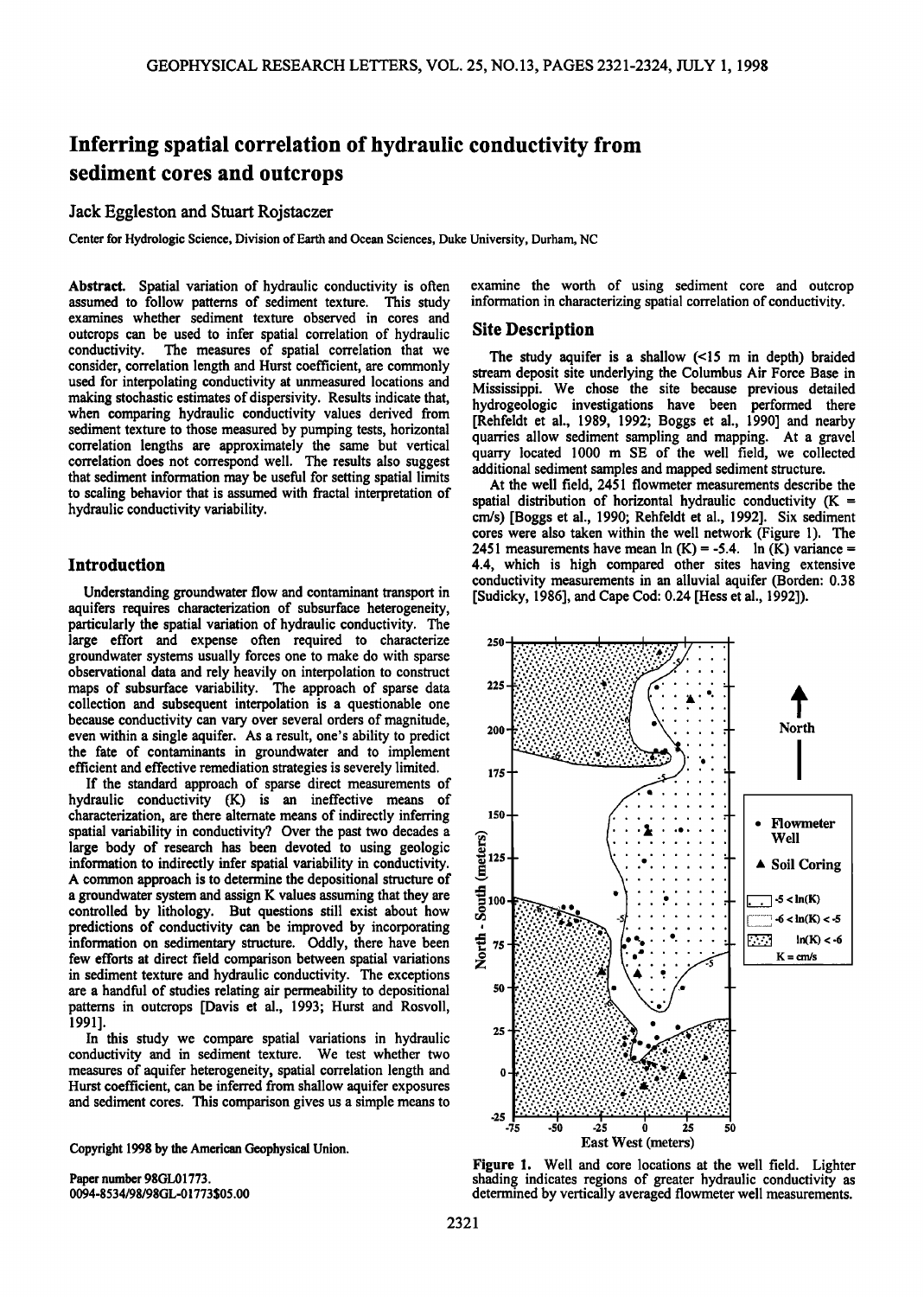

Figure 2. Quarry sediment. A) Upper 3 m of aquifer formation.<br>B) Rounded gravels of 1-4 cm diameter are throughout the aquifer formation and account for 40% of the material by weight.

At the quarry 1 km SE of the well field the upper 3 meters of the aquifer was exposed and we collected 42 sediment samples. The aquifer sediments are semi-consolidated sands and gravels with fine horizontal layering of texture and color (Figure 2).

An earlier study, at a different quarry 1.5 NE of the wellfield, mapped sediment facies on a  $3 \times 20$  m exposure and estimated correlation scales by assigning K values based on sediment appearance and constructing a variogram [Rehfeldt et al., 1992]. These correlation lengths were smaller than those obtained from the flowmeter K data by a factor of ten and it was suggested that future studies should collect samples for grain size analysis.

#### **Methods**

#### **Flowmeter Measurements of Hydraulic Conductivity**

At the well field, measurements of hydraulic conductivity were made by a variety of methods, but only the flowmeter measurements are considered here because they are the most reliable and provide the greatest spatial detail [Boggs et al., 1990]. The length scale of a flowmeter measurement can be calculated as follows:

$$
r = 1.5\sqrt{\frac{K_p H t}{S}}
$$
 (1)

where:  $r =$  radius of pumping influence,  $K_p =$  depth-averaged hydraulic conductivity,  $\vec{H}$  = aquifer thickness,  $\vec{S}$  = storage coefficient, and  $t =$  time to steady state water levels. Based on a range of parameter values from wells located in high and low conductivity regions [Rehfeldt et al., 1989, table 5-1]  $r$  is calculated to range from 4 to 50 meters.

#### **Estimating Hydraulic Conductivity from Grain Size**

We used all 214 sediment samples collected by Boggs et al. [1990] around the well field for calculating a horizontal variogram. For all other analyses of well field core we used a

|  |  |  |  |  |  |  | Table 1. In (K) Statistics |
|--|--|--|--|--|--|--|----------------------------|
|--|--|--|--|--|--|--|----------------------------|

| Data Source       | #    | Mean   | Variance | Vertical | Correlation Length (m)<br>Horizontal |
|-------------------|------|--------|----------|----------|--------------------------------------|
| <b>Well Field</b> |      |        |          |          |                                      |
| Flowmeter         | 2451 | $-5.4$ | 4.4      | 4.1      | 57                                   |
| Grain Size        | 74   | $-3.0$ | 3.5      | < 0.4    | 68                                   |
| Quarry            |      |        |          |          |                                      |
| Grain Size        | 42   | $-2.4$ | 1.5      | <0.6     | 12                                   |

subset of samples (n=74) taken within the flowmeter well area. From grain size distributions determined by sieving we estimated K for each sediment sample. For samples with a narrow particle distribution, Hazen's equation (Eq. 2) was used [Fetter, 1988].

$$
K = cd_{10}^2 \qquad \text{if } U < 5 \tag{2}
$$

where: K is hydraulic conductivity (cm/s),  $c = 100$  (cm-1s-1),  $U =$  $d_{60}/d_{10}$ , and  $d_{10}$  &  $d_{60}$  are the 10% and 60% grain diameters (cm). For samples with a wide grain size distribution, Seiler's equation was used following Boggs et al. [1990].

$$
K = C(U)d_{10}^{2}
$$
 if  $5 < U < 17$   
\n
$$
K = C(U)d_{25}^{2}
$$
 if  $U > 17$  (3)

where  $C(U)$  is a constant from Table 2-10 in Boggs et al. [1990].

Equations predicting K from grain size generally give poor estimates, with errors often more than an order of magnitude [Shepherd, 1989]. However, it may still be possible to use K estimates from Equations 2 and 3 to infer spatial correlation of the true K field if estimation errors are uncorrelated in space. Although it is impossible to know a-priori if estimation errors will exhibit spatial correlation, they will show spatial correlation if sediment patterns have large scale trends and the magnitude of error is dependent on  $d_{10}$ .



Figure 3. Experimental in (K) variograms. Squares are for flowmeter in (K) from the well field. Diamonds are for grain size derived in (K) at the well field. Circles are for grain size derived ln (K) at the quarry. (A) Vertical, same well and same<br>core pairs only. (B) Horizontal, horizontal isotropy is assumed.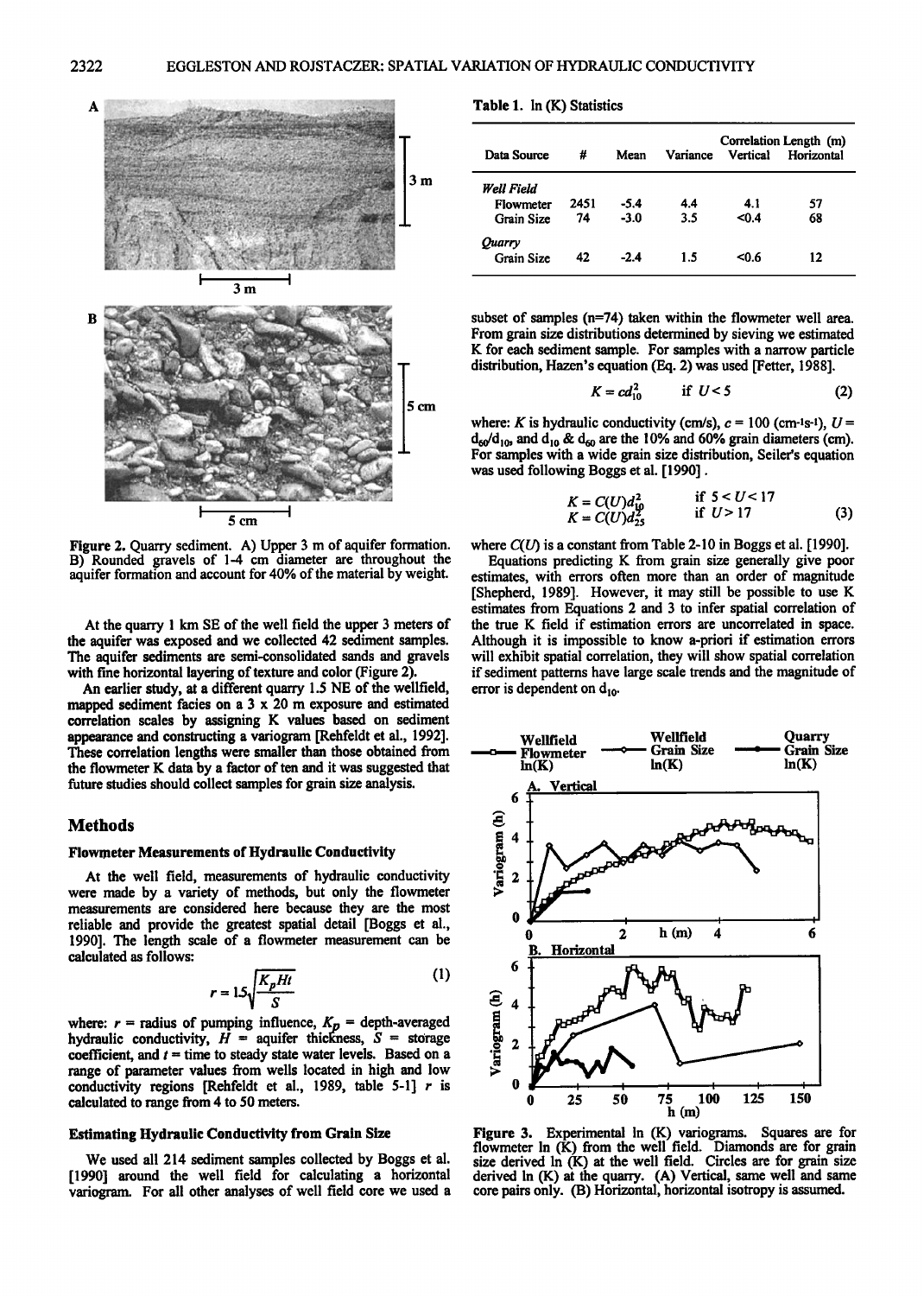

**Figure 4. Long-range horizontal variogram for grain size derived In (K). Data include the quarry sediment samples and 214 sediment samples from a wide area around the well field.** 

#### **Analysis of Hydraulic Conductivity Spatial Correlation**

**Experimental variograms are one of the statistical measures used in this study to express spatial correlation of K. The**  variogram,  $y(h)$ , is given by Equation 4.

$$
\gamma(h) = \frac{1}{2n(h)} \sum_{i=1}^{n(h)} [z(x_i + h) - z(x_i)]
$$
 (4)

where  $h$  is the lag,  $n(h)$  is the number of pairs, and  $z$  is measured  $\ln(K)$  at locations  $(x_i)$  and  $(x_{i+h})$ . We calculate vertical and **horizontal variograms (first calculated by Boggs et al. [1990]) and visually determine correlation lengths.** 

**In cases where spatial variability continues to increases with the sampling scale, the variogram does not reach a sill and does not accurately express long range correlation. We then used an alternative measure of spatial variability to better express long range correlation; 'rescaled range' analysis. Rescaled range analysis assumes K variation is a scaling phenomenon ad that correlation length and variance increase indefinitely with spatial scale [Turcotte, 1997].** 

**If a In (R/S) plot is linear, then the slope of the plot is the Hurst coefficient (H). For data with a Gaussian distribution the Hurst coefficient varies from 0 to 1. H values < 0.5 indicate negative correlation, H values > 0.5 indicate positive correlation, and H = 0.5 indicates random noise. We perform R/S analysis in the vertical direction and results for wells and sediment cores are averaged for each group.** 

#### **Fractal Analysis of Sediment Layering**

**The quarry wall exhibits horizontal layers of sand and gravel conglomerate (Figure 2A). The layers are from 1 cm to 2 m thick and persist laterally for up to 10 m. Close examination of** 



**Figure 5. Vertical rescaled range (R/S) analysis. Fitted slope is Hurst coefficient (H). (a) Diamonds are average R/S values for flowmeter K from 60 wells. (b) Circles are average R/S values for grain size K from 6 cores in the well field.** 



**Figure 6. Fractal analysis of sediment layers seen in Figure 3a. Y axis is the natural log of the number of sediment layers with**   $thickness \geq corresponding X axis length.$ 

**the sediment layers reveals internal layering defined by**  contrasting sediment texture, color, and cementation. **quantify this increase of layering detail with the scale of observation, we took a fractal approach. On a vertical slice from the center of Figure 2A, we counted the number of sediment**  units  $(N(l))$  with a thickness greater than length  $(l)$ . A sediment **unit is contained between two bounding surfaces. Bounding surfaces were identified based on contrasts in sediment texture and color, with higher contrast surfaces bounding thicker**  sediment units. A plot of  $\ln(N(l))$  vs.  $\ln(l)$  was then constructed. The negative slope of this plot is a fractal dimension  $(D_L)$ **describing the degree of imbedded vertical layering.** 

$$
D_L = \frac{\ln\left(r + \frac{1}{N}\right)}{\ln(r)}
$$
 (5)

**A similar approach was used by Rothman et al. [1994] to describe turbiditc layers. If there are no imbedded sediment units, as in the ideal cases of a single homogeneous unit or if all**  units have equal thickness, then  $D_L = 0$ . For the case in which a **sediment package is divisible into r subunits and each of those**  sediment unit is in turn divisible into exactly  $r$  sub-units,  $D<sub>L</sub>$ **approaches 1.0. If imbedded layers are present, but do not**  completely occupy each sediment unit, then  $0 < D<sub>L</sub> < 1$ .

**To infer K properties from sediment layering requires an assumption that K variability is controlled by changes in lithology or sediment type. If this is true, then the spatial scales at which lithology changes are also the scales at which K changes. Knowing the spatial scale of K variability is important for a number of reasons including establishing limits to the use of scaling relations for interpolating K.** 

#### **Results**

**Similar to the well field, the quarry has a 2-3 meter layer of silt/clay overlying a sand and gravel unit-12 meters thick. Surface elevations at the two sites differs by 0.6 meters and the average grain size distributions of the two sites are quite close (with gravels making up 40% of the aquifer at both sites (Figure**  2B) and mean d<sub>10</sub> grain sizes of 0.27 mm and 0.31 mm